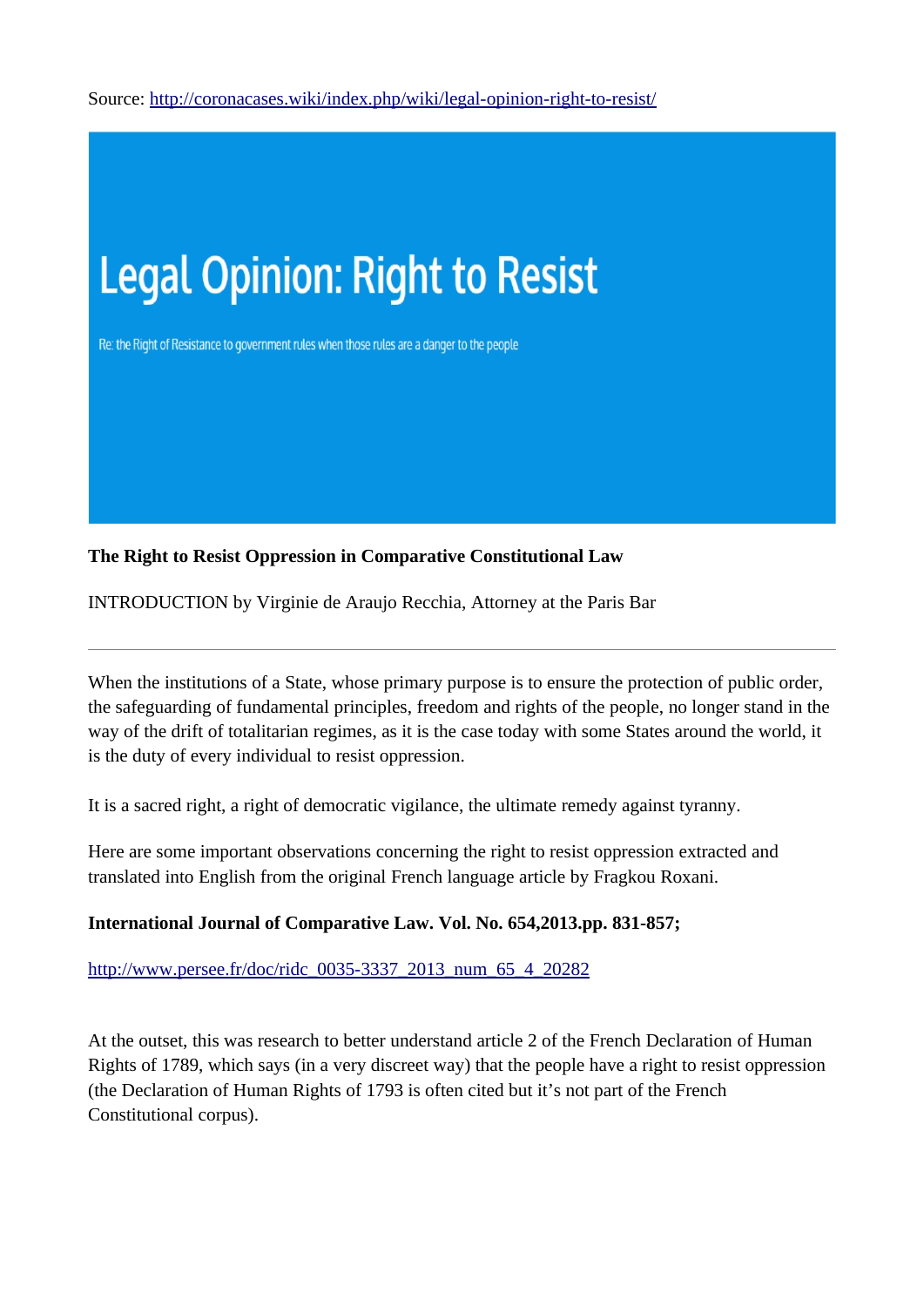This article also mentions the German Basic Law (Grundgesetz), the US Declaration of Independence of 1776 and also the Hellenic Constitutional system.

## **Selected extracts from: The Right to Resist Oppression in Comparative Constitutional Law**

• The German Basic Law, the US Declaration of Independence of 1776, the Hellenic Constitutional corpus and precisely the article 2 of the French Declaration of Human Rights of 1789 for example, clearly state that the people have a right to resist oppression.

It is however a principle of natural law proper to human nature that can be applied anywhere in the world.

The right to resist oppression was theorized for the first time by Ciceron (and Antigon myth p.835).

John Locke referred more than three centuries ago: "in the face of oppressive power, resistance is legitimate. Injustice of the sovereign releases the subject from the obedience that he normally owes him" (p.832).

• The article 34 of the French Declaration of 1793 (even it's not part of the Constitutional corpus, explains):

"There is oppression against the social body when only one of its members is oppressed. **There is oppression against each member when the social body is oppressed". Oppression exists, moreover, even when only one individual is a victim, because the whole social body is united by an "intimate and close solidarity**" which creates in them the feeling of being all targeted, even when only one of them is in reality" (p.838).

"For proponents of the natural law thesis, **resistance to oppression is a sacred right**, emanating from man's nature and existing beyond and independently of his "positivization". **As a natural right, the safeguarding of the Constitution is similar to the right of every individual to resist an oppressive and authoritarian regime. It is based on natural law, from which it derives its legitimacy. It belongs to the unwritten laws of human nature and logically pre-exists the state and its fundamental and supreme norm**." (p.841)

Indeed," the right of resistance is a right whose holders are exclusively the citizens. **For the constituents, the mission of vigilance towards the maintenance of the established order and the constitutional safeguard exceeds the narrow framework of the control carried out by the state bodies. It is thus attributed to all the citizens of the country**, governors or governed, in their capacity as members of the community, of citizens". (p.851)